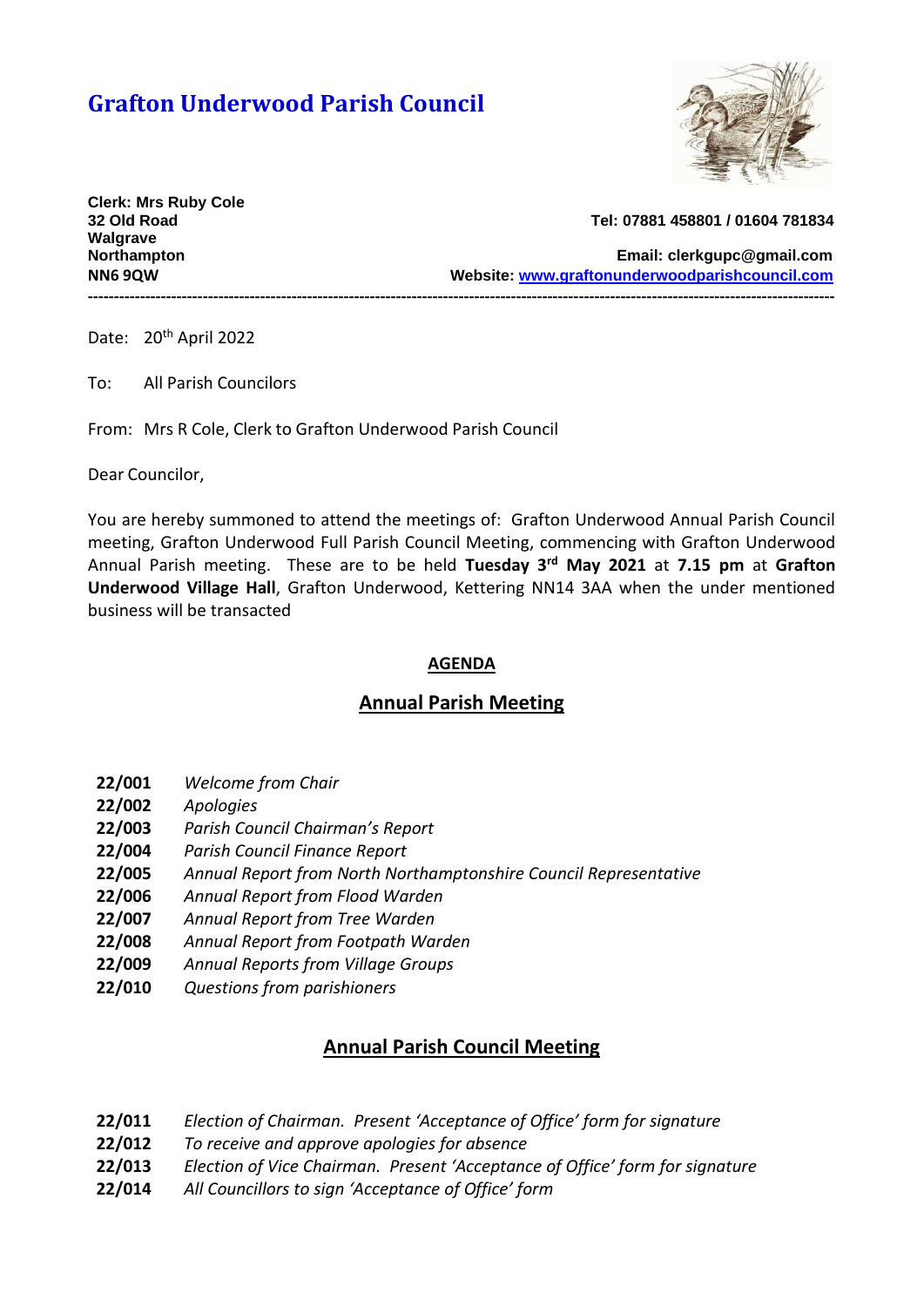**22/015** *Adoption of Policies previously circulated: Standing Orders, Financial Regulations, Code of Conduct, Risk Assessment, Complaints Procedure, Data Protection, Records Retention, Subject Access Request, Data Breach. Publication Scheme*

# **Full Parish Council Meeting**

- **22/016 Apologies:** *To receive and approve apologies for absence*
- **22/017 Public address to the council:** *Members of the public are invited to address the council. The session will last for a maximum of 15 minutes with any individual contribution lasting a maximum of 3 minutes. Members of the public should address their representation through the chairman of the meeting. Actions/decisions can only be made for items listed on the agenda*
- **22/018 Minutes:** *To receive and approve for signature the minutes of the meetings:*
	- *Full parish council meeting Tuesday 1 st February 2022*
	- *Extraordinary parish council meeting Monday 7th March 2022*
	- *Extraordinary parish council meeting Thursday 21st April 2022*
- **22/019 To receive declarations of interest under the Council's Code of Conduct related to business on the agenda:** *Members should disclose any interests in the business to be discussed and are reminded that the disclosure of a Disclosable Pecuniary Interest will require that the member withdraws from the meeting room during the transaction of that item of business*
- **22/020 Actions Outstanding:** *To receive reports on actions outstanding from previous minutes*
- **22/021 Correspondence:** *To receive correspondence and actions arising*
- **22/022 New Parishioners:** *To note any new parishioners and deliver welcome pack*
- **22/023 Highways:** *Clerk was asked to obtain a map of Highways Responsibilities for the parish.**Received and circulated*
- **22/024 Solar Farm:** *To receive update from meeting with developers, Scottish Power*
- **22/025 Asset Mapping:** *Deadline for input has passed - to receive update*
- **22/026 Boughton Estate Parish Works:** *To receive update*
- **22/027 Community Payback:** *To receive update*
- **22/028 Flag Pole:** *To ascertain ownership. purchased with village funds*
- **22/029 Planning:** NK/2022/0084 6.04.2022 *7 day Renotification – Full Planning Permission: One and a half storey rear extension, additional window on gable ends/ground floor East elevation an rooflight to front. Outbuilding. Spring Cottage, 18 Geddington Road, Grafton Underwood – No comments from Council*

*Letters written by clerk – instructed by Council – Further action or close*

### *Felling of Walnut Tree – Pig & Waffle*

*After various communications due to non-acknowledgement of letters, NNC Planning Authority have written with the conclusion The works carried out were "exempt" under Regulation 14 of The Town and Country Planning (Tree Preservation)(England) Regulations 2012.* 

### *Possible Unlawful Shed Construction*

*This is now being dealt with in the breach department within planning, reference no. ENFO/2022/00019. A response should be received within 20 working days from letter. 17.03.2022*